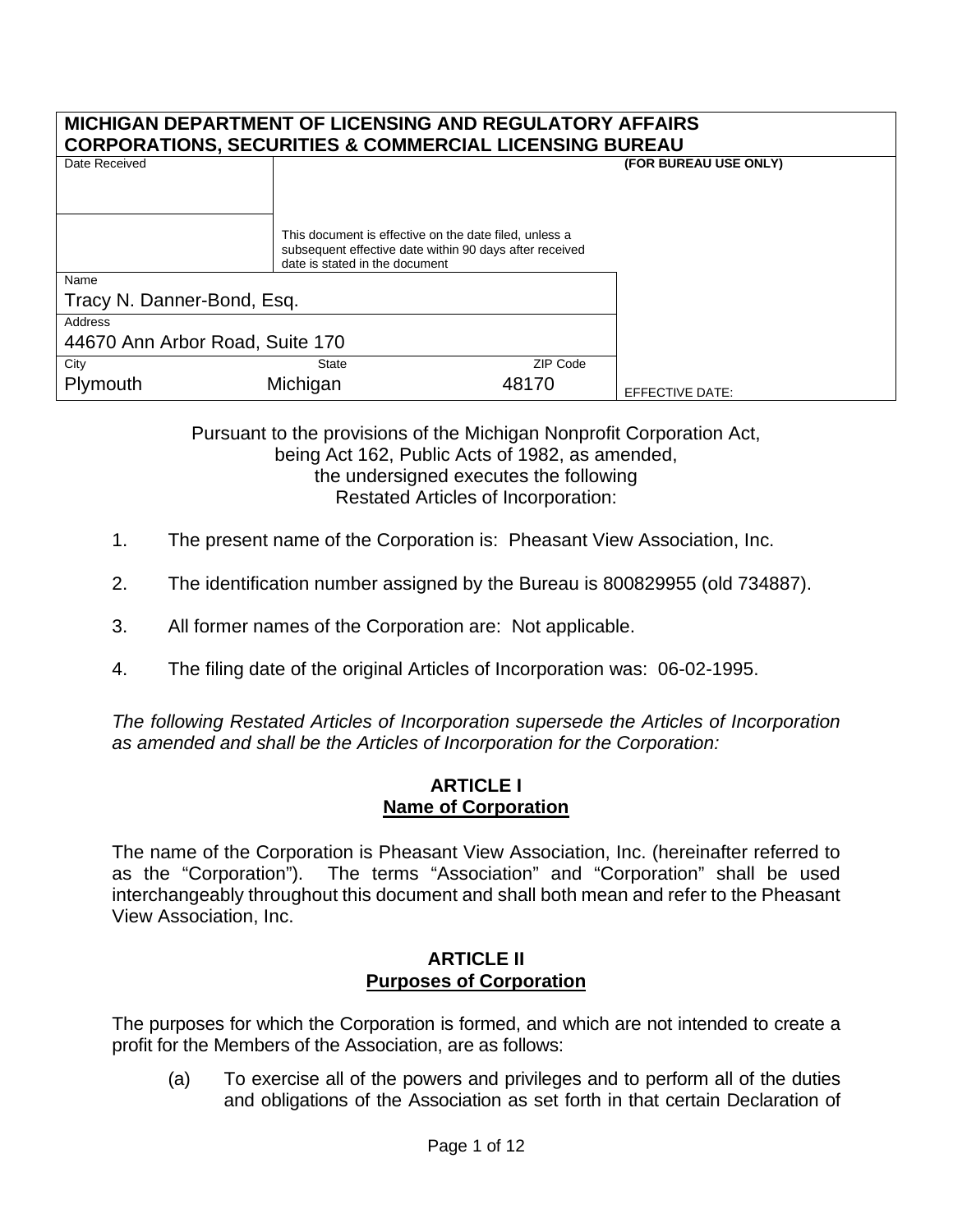Covenants and Restrictions dated October 12, 1995, and recorded October 27, 1995, in Liber 28363, Pages 137 through 156, Wayne County Records (the "Declaration"), and including the Declaration of Reciprocal Roadway Easement (the "Reciprocal Easement") applicable to the Roadways and the Agreement for Maintenance of Storm Drainage Facilities (the "Storm Drainage Facilities Agreement") applicable to the Storm Drainage Facilities, as said Declaration, Reciprocal Easement, and Storm Drainage Facilities Agreement may be amended from time to time, which shall be binding upon, and shall inure to the benefit of, each Lot, each owner of a Lot (the "Owners"), the Association, and the successors and/or assigns of each Owner, and the Association;

- (b) To manage and administer the affairs of and to maintain and preserve, pursuant to and in accordance with the Declaration, Pheasant View Subdivision, single family residential Lots 1 through 162, inclusive (the "Subdivision");
- (c) To provide for the improvement, maintenance, and preservation of the Common Areas of the Subdivision, which are described as follows:

Windridge Park North and Windridge Park South, located within and being a part of the Subdivision, which are part of the Southwest one-quarter (¼) of Section 28, Canton Township, Wayne County, Michigan, according to the plat thereof as recorded with the Wayne County Register of Deeds (the "Common Areas");

- (d) To provide for the improvement, maintenance, and preservation of certain private roadways, together with certain related landscaping, drainage facilities, walls, entrance monuments, lighting facilities, and signage (collectively, the "Roadways");
- (e) To provide for the improvement, maintenance, and preservation of certain storm water collection and outlet facilities (collectively, the "Storm Drainage Facilities"), located on property adjacent to the Subdivision, owned by Canton Township, including certain storm water detention basins (the "Detention Basins), and certain storm sewer lines;
- (f) To levy, collect, and enforce payment by any lawful means, all charges and annual assessments from each Owner (the "Annual Assessments"), pursuant to an annual budget (the "Budget") adopted by the Board of Directors of the Association (the "Board"), for the purpose of (1) operating, maintaining, improving, repairing, and replacing the Common Areas, Roadways, and Storm Drainage Facilities (either directly or through a management agent or maintenance contractor engaged by the Association, or through an association in which the Association is a constituent member), including, without limitation (A) the paved driving surface within the Roadways (the "Wearing Surface", which reference includes the related curbs, gutters, and storm drainage facilities); (B) the landscaped and planted areas within the Roadways (the "Landscaped Areas", which reference includes any irrigation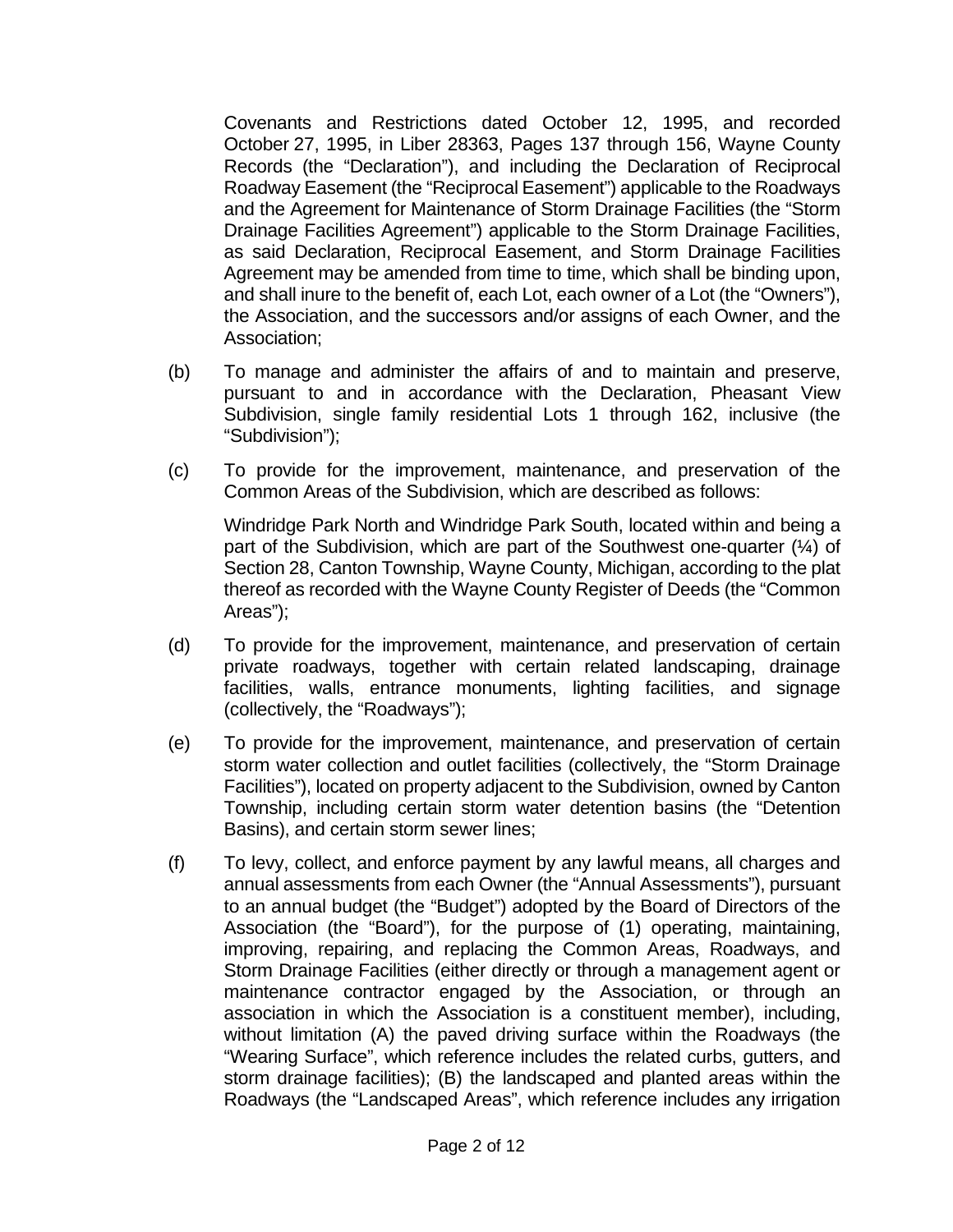system serving such areas); (C) the entrance monuments, decorative walls and gates, and other architectural features within the Roadways (the "Entrance Monuments"); (D) the street and other lighting facilities within the Roadways (the "Lighting Facilities"); and (E) the traffic control and other signage within the Roadways (the "Signs"); and (2) performing the other functions and duties assigned and/or delegate to the Association under, and in accordance with, the terms and provisions of the Declaration, Reciprocal Easement, and/or Storm Drainage Facilities Agreement) ;

- (g) To levy, collect, and enforce payment by any lawful means, all special assessments from each Owner (the "Special Assessments"), as and when required for the maintenance of the Common Areas, Roadways, and Storm Drainage Facilities, pursuant to the terms of the Declaration, Reciprocal Easement, and Storm Drainage Facilities Agreement;
- (h) To pay all expenses in connection therewith and all office and other expenses incident to the conduct of the business of the Association, including all costs and reasonable attorney's fees and licenses, taxes, or governmental charges levied or imposed against the property of the Association
- (i) To borrow money, and with the assent of those Owners who represent at least sixty (60%) percent of all the Lots within the Subdivision, mortgage, pledge, deed in trust, or hypothecate any or all of its real or personal property as security for money borrowed or debts incurred;
- (j) To dedicate, sell, or transfer all or any part of the Common Areas to any public agency, authority, or utility for such purposes and subject to such conditions as may be agreed to by the Owners and approved by the Canton Township Board of Trustees. No such dedication or transfer shall be effective unless an instrument has been signed by Owners representing at least two-thirds (⅔) of all of the Lots within the Subdivision, agreeing to such dedication, sale, or transfer;
- (k) To participate in mergers and consolidations with other nonprofit corporations organized for the same purposes and/or annex additional residential property and Common Areas;
- (l) To have and to exercise any and all powers, rights, and privileges which a corporation organized under the Nonprofit Corporation Act of the State of Michigan by law may now or hereafter have or exercise;
- (m) To administer and operate the Association in such a manner as might be required by all applicable local, state, and federal laws, including, but not limited to, the National Fair Housing Act (Title VIII of the Civil Rights Act of 1968, as amended), and the Michigan Civil Rights Act;
- (n) To carry insurance and to collect and allocate the proceeds thereof;
- (o) To repair and rebuild improvements owned by the Association, after casualty;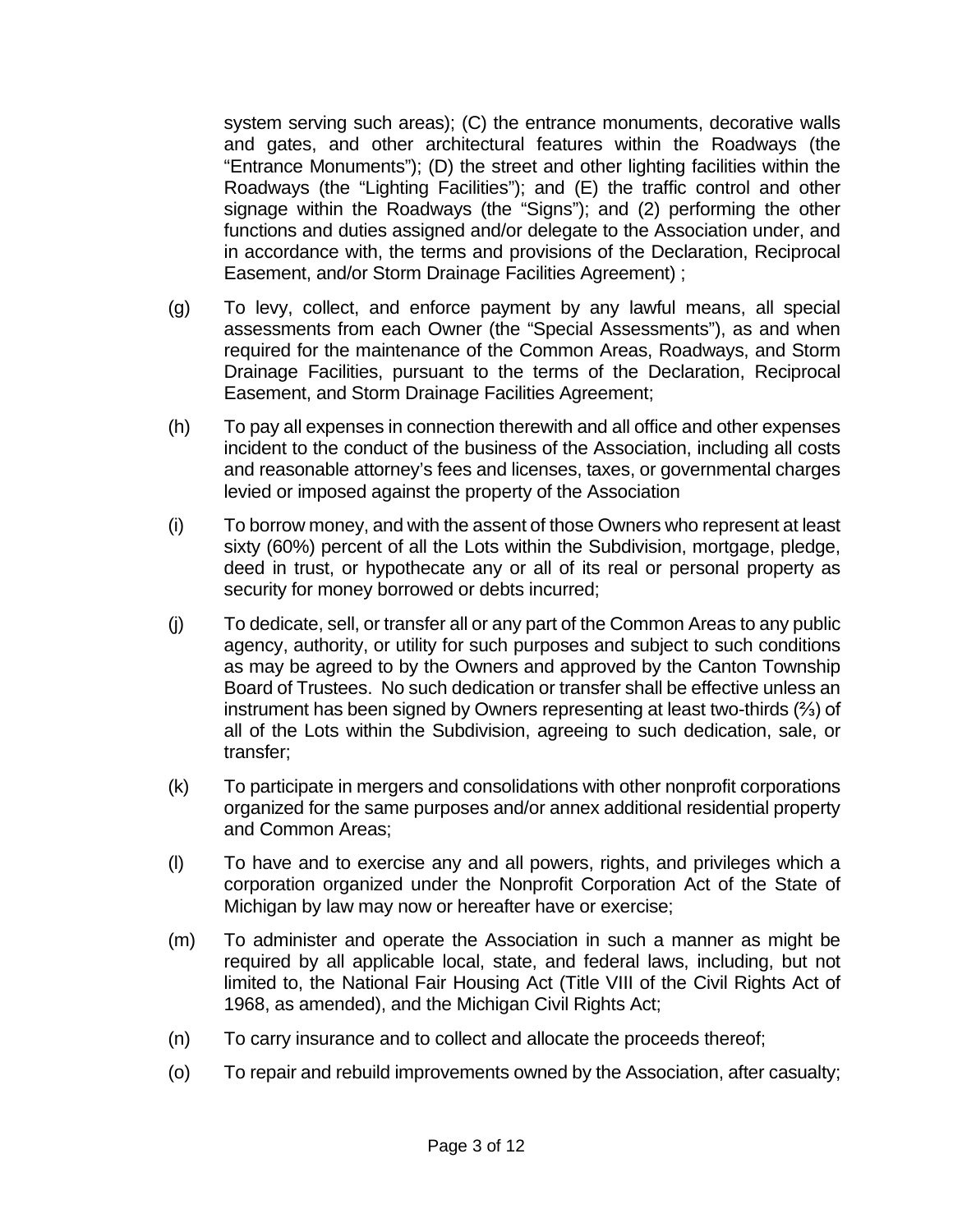- (p) To contract for and employ persons, firms, or corporations to assist in management, operation, maintenance, and administration of the Subdivision and the Corporation;
- (q) To make and enforce reasonable regulations concerning the use and enjoyment of the Common Areas and Lots in the Subdivision;
- (r) To acquire (by gift, purchase, or otherwise), own, maintain, build upon, operate, and improve, and to buy, sell, convey, assign, mortgage, or lease (as landlord or tenant) and to dedicate to public use or to otherwise dispose of any real and personal property, including, but not limited to, any Lot in the Subdivision, for any purpose providing a benefit to the Members of the Corporation and in furtherance of any of the purposes of the Corporation;
- (s) To enforce the provisions of the Declaration, these Restated Articles of Incorporation, and such Rules and Regulations of the Association as may hereinafter be adopted and amended by the Board of Directors;
- (t) To do anything required of or permitted to it as administrator of said Association by the Declaration, as amended;
- (u) To sue in all courts and to defend against any actions or suits brought against the Corporation or its Directors, Officers, or volunteers by any member of the Corporation or by any third party, and to participate in any and all actions and proceedings whether judicial, administrative, arbitrative, or otherwise; and
- (v) In general, to enter into any kind of activity, to make and perform any contract, and to exercise all powers necessary, incidental, or convenient to the administration, management, maintenance, repair, replacement, and operation of the Association and to the accomplishment of any of the purposes thereof.

# **ARTICLE III Organization and Assets**

- 1. The Corporation is organized on a nonstock membership basis.
- 2. Description and value of the Corporation's real property: None.
- 3. The Corporation is to be financed under the following general plan: Assessment of Members.

# **ARTICLE IV Resident Agent and Registered Office**

- 1. The name of the resident agent is: Mark Waldbauer
- 2. The street address of the registered office is: 1753 Stonebridge Way, Canton, Michigan, 48188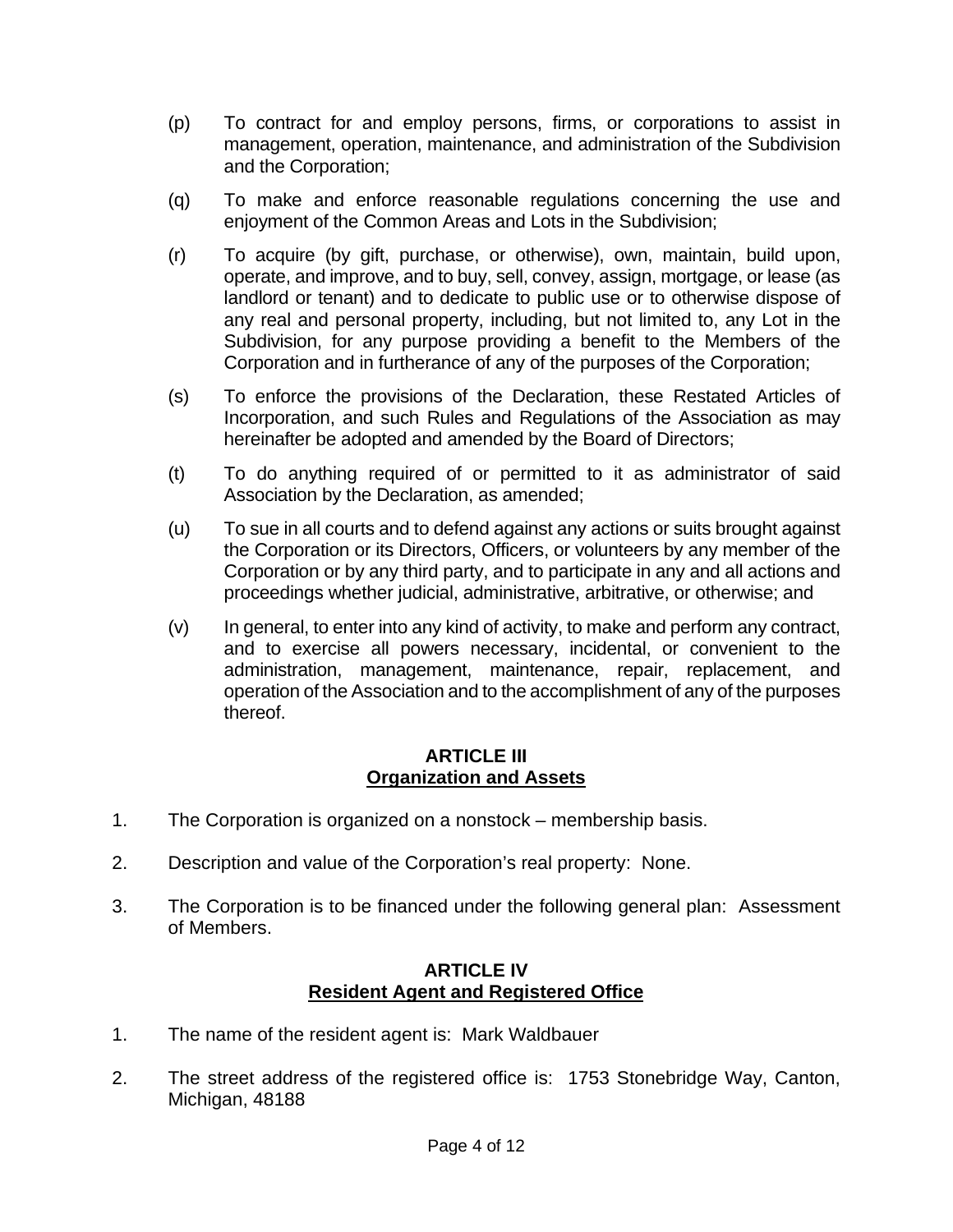3. The mailing address of the registered office is: P.O. Box 871463, Canton, Michigan, 48187

# **ARTICLE V Existence**

The term of the Corporate existence is perpetual.

# **ARTICLE VI Membership and Voting**

The qualifications of members, the manner of their admission to the Corporation, the termination of membership, and voting by such members shall be as follows:

- (a) Each Owner of a Lot in the Subdivision shall be a member of the Corporation, and no other person or entity shall be entitled to membership.
- (b) Membership in the Corporation shall be established by acquisition of fee simple title or the interest of a land contract purchaser to a Lot in the Subdivision and by recording with the Wayne County Register of Deeds, a deed, memorandum of land contract, or other instrument (as applicable) establishing a change of record title to such Lot and the furnishing of evidence of same satisfactory to the Corporation.
- (c) A new Owner shall be considered to be a Member of the Association commencing upon the date on which said owner acquires or is conveyed fee simple title to the Lot, or the date on which a purchaser executes a land contract for a Lot, regardless of when proof of the Owner's acquisition of title or a land contract purchaser interest to a Lot is provided to the Corporation as required herein, and/or as required in the Declaration.
- (d) The share of a member in the funds and assets of the Corporation cannot be assigned, pledged, encumbered, or transferred in any manner except as an appurtenance to their Lot.
- (e) Voting by members shall be in accordance with the provisions of the Declaration.

## **ARTICLE VII Nonliability and Assumption of Liability for Volunteer Directors and Volunteer Officers**

**Section 1. Elimination of Personal Liability for Volunteer Directors and Volunteer Officers.** To the extent permitted by law, a volunteer Director or volunteer Officer of the Corporation shall not be personally liable to the Corporation or its members for monetary damages for any action taken or any failure to take any action as a volunteer Director or volunteer Officer, except liability for any of the following:

(a) for any breach of a volunteer Director's or volunteer Officer's duty of loyalty to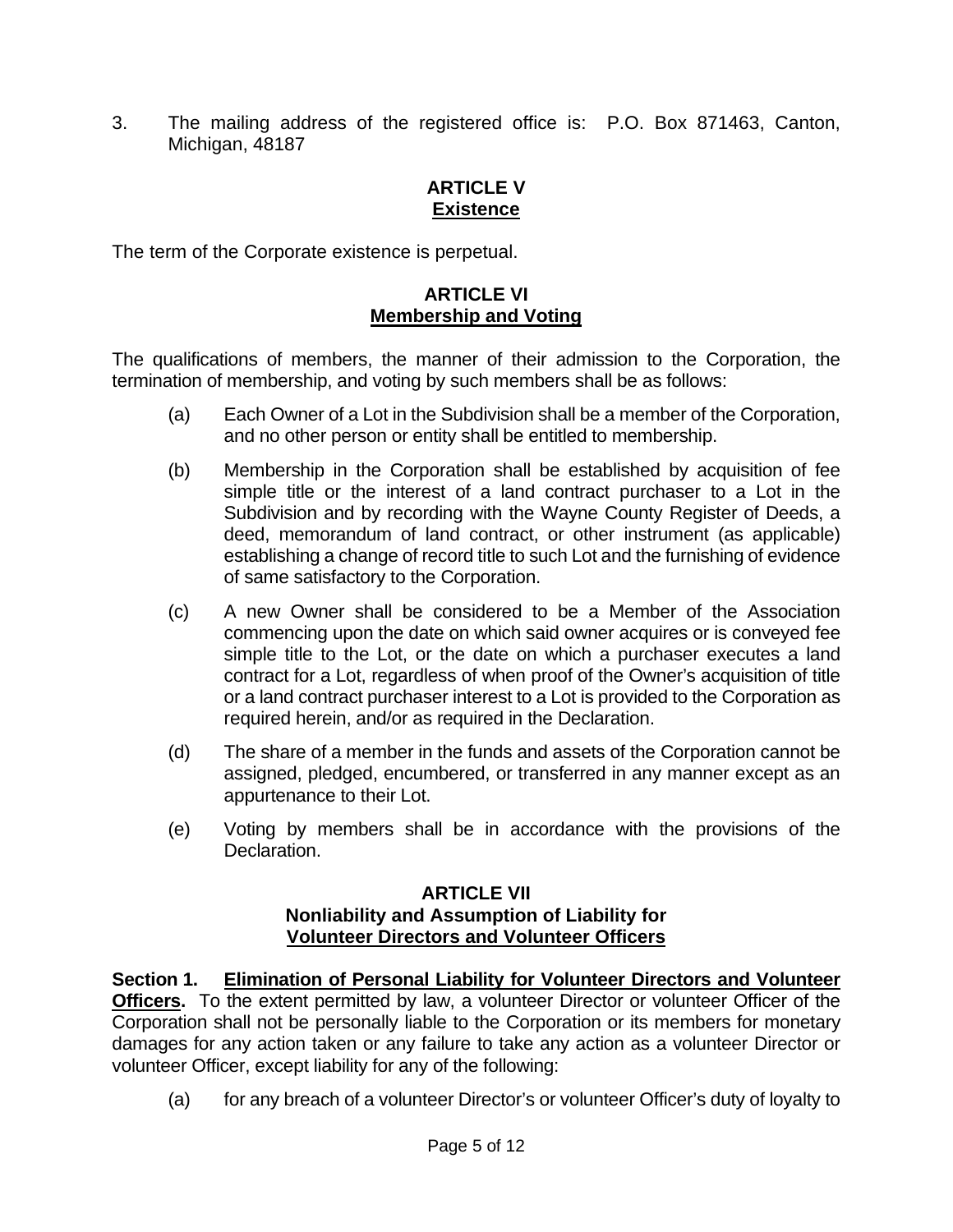the Corporation or its members;

- (b) for acts or omissions not in good faith or which involve intentional misconduct, a knowing violation of the law, or which involve the intentional infliction of harm on the Corporation, its shareholders, or members;
- (c) resulting from a violation of MCL 450.2551;
- (d) the amount of a financial benefit received by a volunteer Director or volunteer Officer to which they are not entitled;
- (e) for any act or omission that is grossly negligent;
- (f) an intentional criminal act; or
- (g) a liability imposed under section MCL 450.2497(a).

Nothing contained in this Section 1 will be construed to extend the period for bringing an action under any existing statutes of limitation, nor as a waiver of any defense which may be asserted on behalf of any volunteer.

**Section 2. Association's Assumption of Liability.** The Corporation assumes liability for all acts or omissions of a volunteer Director, volunteer Officer, or other volunteer occurring on or after the effective date of these Restated Articles of Incorporation if all of the following are met:

- (a) The volunteer was acting or reasonably believed they were acting within the scope of their authority;
- (b) The volunteer was acting in good faith;
- (c) The volunteer's conduct did not amount to gross negligence or willful and wanton misconduct;
- (d) The volunteer's conduct was not an intentional tort; and
- (e) The volunteer's conduct was not a tort arising out of the ownership, maintenance, or use of a motor vehicle for which tort liability may be imposed as provided in Section 3135 of the insurance code of 1956, Act No. 218 of the Public Acts of 1956, being Section 500.3135 of the Michigan Compiled Laws.

Nothing contained this Section 2 will be construed to extend the periods for bringing an action under any existing statutes of limitation, nor as a waiver of any defense that may be asserted on behalf of any volunteer.

To the extent permitted by law, no person or entity may bring or maintain a claim for monetary damages against a volunteer Director or volunteer Officer for any liability assumed by the Corporation for that volunteer Director or volunteer Officer under this Section 2; any such claims must be brought and maintained against the Corporation.

**Section 3. Amendments to Michigan Nonprofit Corporation Act.** If the Michigan Nonprofit Corporation Act is amended to authorize corporate action further eliminating or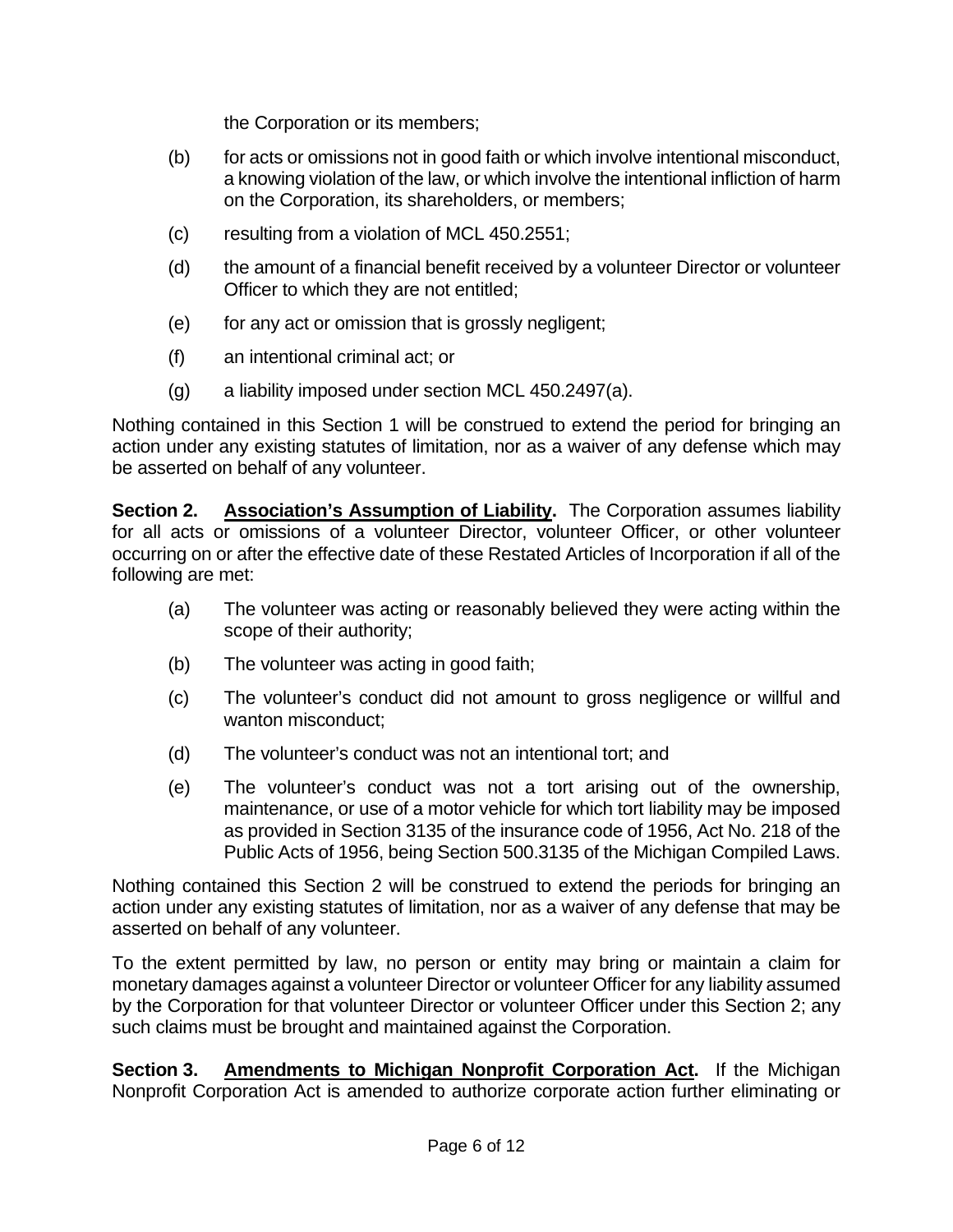limiting the personal liability of volunteer Directors or volunteer Officers, then the liability of the volunteer Directors and volunteer Officers of the Corporation shall be eliminated or limited to the fullest extent permitted by the Act, as so amended.

**Section 4. Volunteer Liability in the Event of Amendment or Repeal of this Article VII.** Any repeal, modification, or adoption of any provision in these Restated Articles of Incorporation inconsistent with this Article shall not adversely affect any right or protection of the volunteer Directors and volunteer Officers of the Corporation existing at the time of such repeal, modification, or adoption.

**Section 5. Definition of "Volunteer".** For purposes of this Article, "volunteer Director" means a Director who does not receive anything from the Corporation for serving as a Director other than reimbursement for actual, reasonable, and necessary expenses incurred by the Director in their capacity as a Director.

For purposes of this Article, "non-Director volunteer" or "volunteer" means an individual, other than a volunteer Director, performing services for a nonprofit corporation at the request or appointment of the Board of Directors who does not receive compensation or any other type of consideration for the services other than reimbursement for reasonable and necessary expenses actually incurred.

## **ARTICLE VIII Indemnification**

In addition to the provisions of Article VII, the Corporation may indemnify its volunteer Directors, volunteer Officers, and nondirector volunteers or agents in the following manner:

**Section 1.** Corporation's Power to Indemnify. The Corporation may indemnify any person who was or is a party or is threatened to be made a party to any threatened, pending, or completed action, suit, or proceeding, whether civil, criminal, administrative, or investigative, and whether formal or informal, including all appeals (including any action, suit, investigation, or proceeding by or in the right of the Corporation), by reason of the fact that such person is or was a volunteer Director, volunteer Officer, volunteer, employee, or agent of the Corporation, against expenses including actual and reasonable attorneys' or other professionals' fees, judgments, decrees, fines, penalties, costs, and amounts paid in settlement actually and reasonably incurred by such person in connection with such action, suit, investigation, or proceeding. Notwithstanding the above, a volunteer Director, volunteer Officer, other volunteer, employee or agent of the Corporation will not be entitled to indemnification for any claims that were brought by the Corporation, against a volunteer Director, volunteer Officer, or other volunteer, except pursuant to MCL 450.2564a.

The Corporation may indemnify a person that was or is a party or is threatened to be made a party to a threatened, pending, or completed action or suit by or in the right of the Corporation to procure a judgment in its favor by reason of the fact that the person is or was a volunteer Director, volunteer Officer, employee, nondirector volunteer, or agent of the Corporation, or is or was serving at the request of the Corporation as a volunteer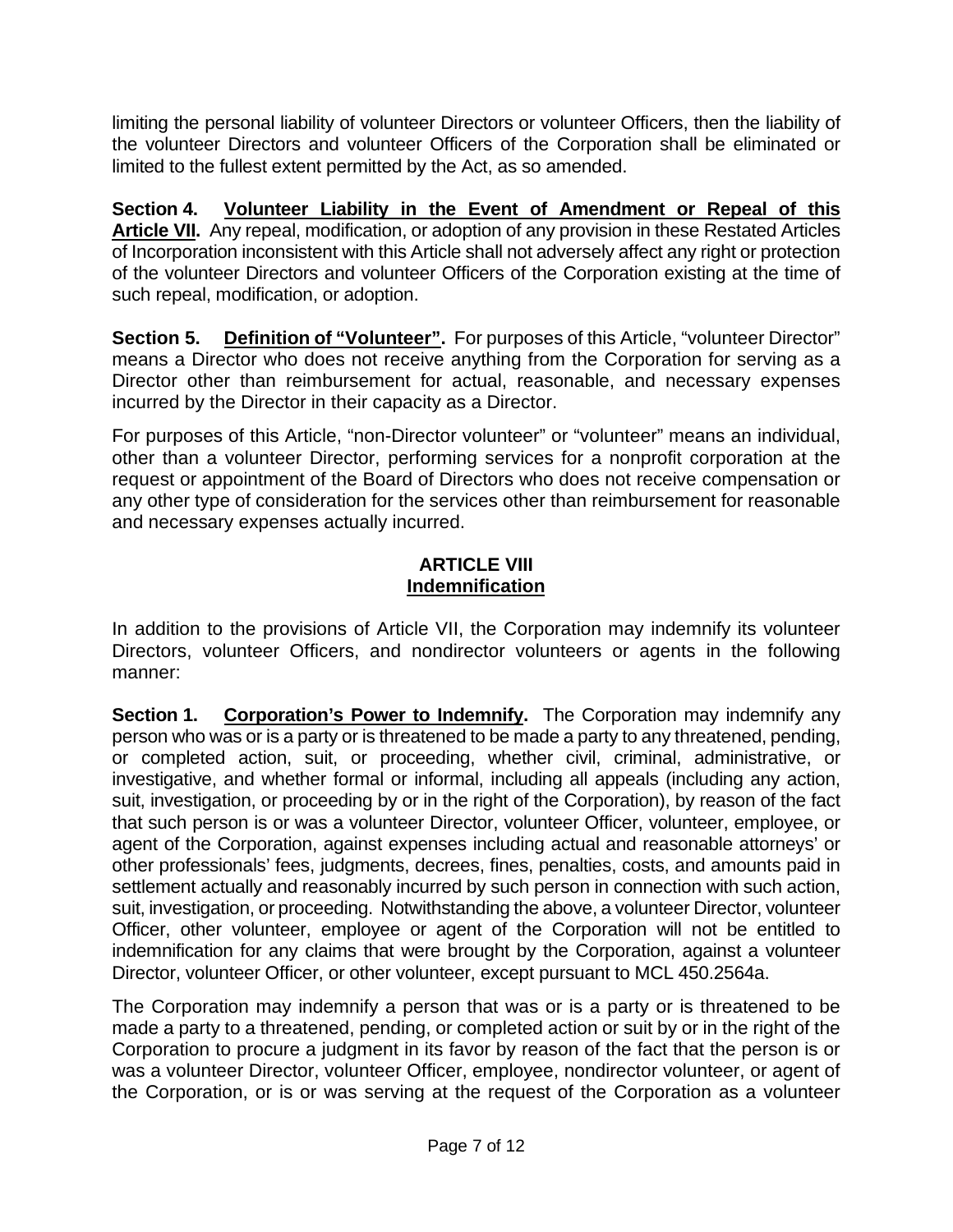Director, volunteer Officer, partner, trustee, employee, nondirector volunteer, or agent of another foreign or domestic corporation, business corporation, partnership, joint venture, trust, or other enterprise, whether for profit, for expenses, including attorneys' fees and amounts paid in settlement actually and reasonably incurred by the person in connection with the action or suit if the person acted in good faith and in a manner the person reasonably believed to be in or not opposed to the best interests of the Corporation or its members. The Corporation shall not indemnify a person for a claim, issue, or matter in which the person is found liable to the Corporation except to the extent authorized under Section 564c.

**Section 2. Determination of Right to Indemnification.** Any indemnification under Section 1 above will be made by the Corporation upon the determination that indemnification of the volunteer Director, volunteer Officer, nondirector volunteer, employee, or agent is proper under the circumstances. Such determination must be made in at least one (1) of the following manners:

- (a) By a majority vote of Directors acting at a meeting in which a quorum consisting of Directors who were not parties or threatened to be parties to such action, suit, investigation, or proceeding is present;
- (b) If the Board is unable to obtain a quorum under Subsection  $2(a)$  above, then by majority vote of a committee that is duly designated by the Board of Directors that consists solely of two (2) or more Directors who are not at the time parties or threatened to be made parties to the action, suit, investigation, or proceeding;
- (c) By independent legal counsel in a written opinion. The Corporation must select counsel to prepare the opinion in one (1) of the following ways:
	- (i) By the Board of Directors or a Committee of Directors in the manner described in Subsection 2(a) or (b) above.
	- (ii) If the Board of Directors is unable to obtain a quorum under Subsection 2(a) or (b) above and the Board is unable to designate a committee under Subsection 2(b) above, by the Board.
- (d) By the members, except those that are parties or threatened to be made parties to the action, suit, investigation, or proceeding;
- (e) All Directors may participate in designating a committee under Subsection 2(b) or in selecting independent legal counsel under Subsection 2(c)(ii); or
- $(f)$  If a person is entitled to indemnification under MCL 450.2562 or a portion of expenses, including reasonable attorneys' and other professional fees, judgments, penalties, fines, and amounts paid in settlement, but not for the total amount, the Corporation may indemnify the person for the portion of the expenses, including reasonable attorneys' and other professional fees, judgments, penalties, fines, or amounts paid in the settlement for which the person is entitled to be indemnified.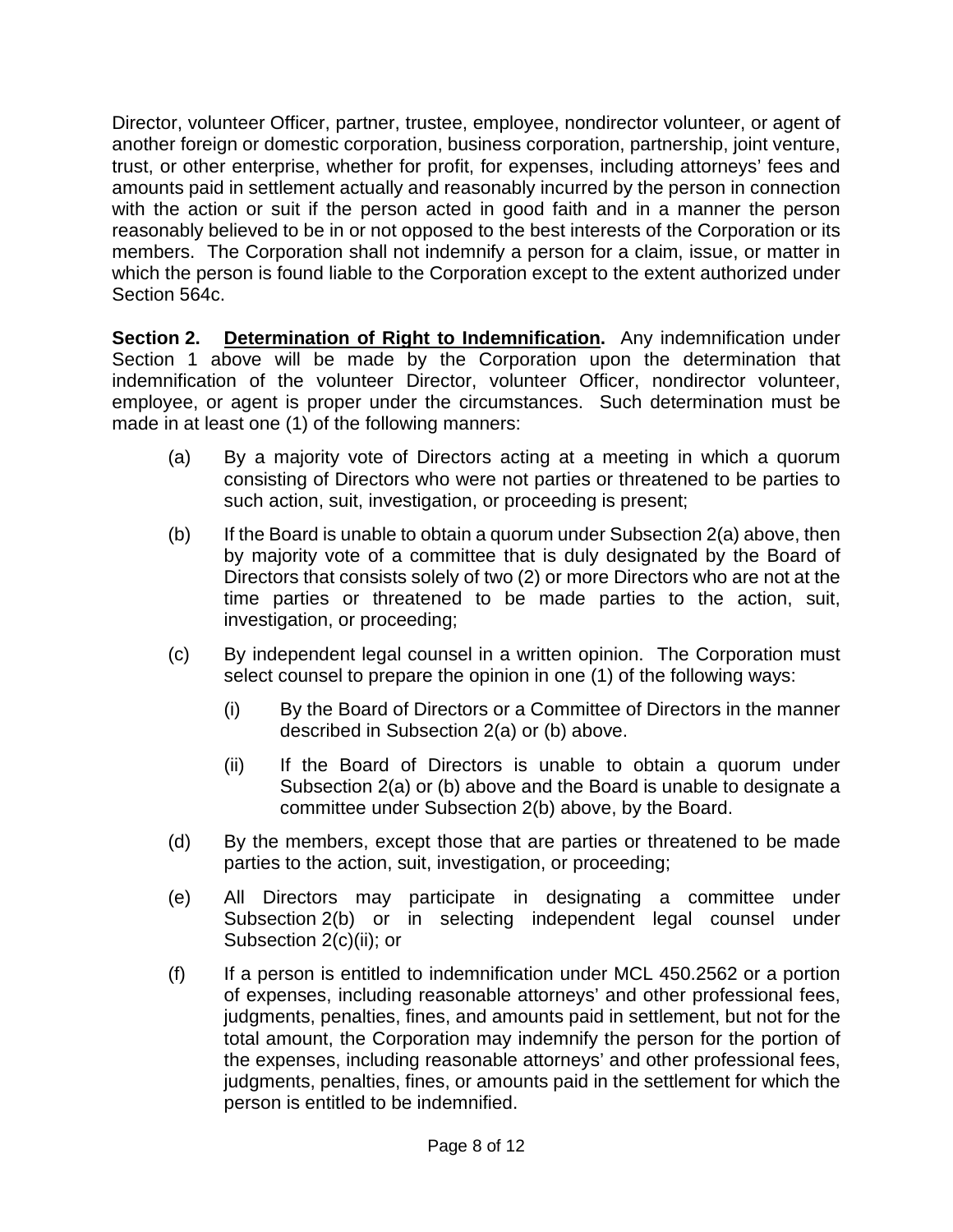**Section 3. Authorization of Payment of Indemnification.** The Corporation shall authorize payment of indemnification under this Article in any of the following ways:

- (a) By the Board of Directors in one (1) of the following ways:
	- (i) If there are two (2) or more Directors who are not parties or threatened to be made parties to the action, suit, investigation, or proceeding, by a majority vote of all Directors who are not parties or threatened to be made parties, a majority of whom shall constitute a quorum for this purpose;
	- (ii) By a majority of the members of a committee of two (2) or more Directors who are not parties or threatened to be made parties to the action, suit, investigation, or proceedings; or
	- (iii) If there are fewer than two (2) Directors who are not parties or threatened to be made parties to the action, suit, or proceeding, by the vote necessary for action by the Board of Directors under MCL 450.2523. All Directors may participate in authorization under this Subsection 3(a)(iii).
- (b) By the members, except those that are parties or threatened to be made parties to the action, suit, investigation, or proceeding may not vote on the authorization.

# **Section 4. Expenses.**

- (a) Expenses of each person indemnified hereunder incurred in defending civil, criminal, administrative, or investigative action, suit, investigation, or proceeding, including all appeals, or threat thereof, may be paid by the Corporation in advance of the final disposition of such action, suit, investigation, or proceeding as authorized by the Board of Directors, notwithstanding whether a disinterested quorum exists, upon receipt of an undertaking by or on behalf of the Director, Officer, or volunteer to repay such amount if it will be determined that such person is not entitled to be indemnified by the Corporation. The undertaking will be an unlimited general obligation of the person on whose behalf advances are made, but need not be secured.
- (b) All such assumption of liability, indemnity, and payment of all expenses for any person shall be to the extent authorized in MCL 450.2564a, 450.2564b, and 450.2564c unless such person:
	- (i) received a benefit to which they were not entitled;
	- (ii) intentionally inflicted harm on the Corporation or its members;
	- (iii) violated MCL 450.2551; or
	- (iv) intentionally committed a criminal act.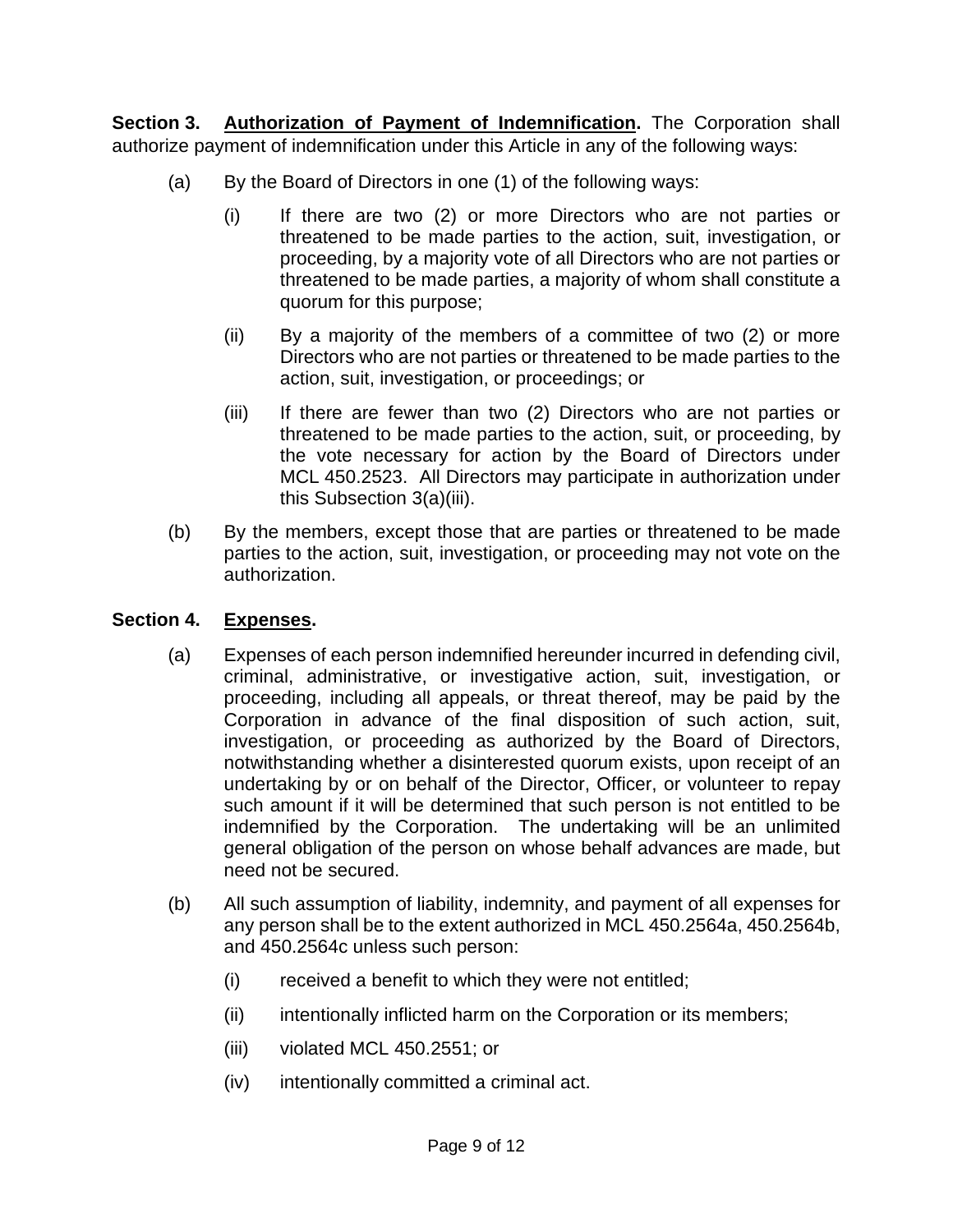# **Section 5. Advance Payment of Expenses.**

- (a) The assumption of liability under Article VII, or the indemnification or advancement of expenses provided by this Article VIII, will not be deemed exclusive of any other rights to which those seeking indemnification or advancement of expenses might be entitled as a matter of law or under the Restated Articles of Incorporation, the Declaration, or any contractual agreement.
- (b) The total amount of expenses for indemnification from all sources combined may not exceed the amount of actual reasonable and necessary expenses incurred by the person seeking indemnification or advancement of expenses.
- (c) The indemnification provided for in this Article VIII will continue as to any person who has ceased to be a Director, Officer, or volunteer and will inure to the benefit of heirs, executors, and administrators but not assigns of such a person.
- (d) All persons/entities for whom liability was assumed, or expenses, costs, attorneys' or other professional fees were advanced, for purposes of assumption of liability pursuant to Article VII or paid for purposes of indemnification pursuant to this Article VIII, shall furnish the Corporation a written agreement, executed personally or on the person's behalf, to repay any and all advances, expenses, or fees if it is ultimately determined that the person did not meet the standard of conduct required under the Declaration.

**Section 6. Directors' and Officers' Liability Insurance.** The Corporation may purchase and maintain insurance on behalf of any person who is, or was, a Director, Officer, or volunteer of the Corporation, or is, or was, serving at the request of the Corporation as an unpaid, volunteer Director, Officer, or volunteer of another corporation, whether nonprofit or for profit, partnership, joint venture, trust, or other enterprise, against any liability asserted against said person and incurred by said person in any such capacity or arising out of their status as such, regardless of whether the Corporation would have the power to indemnify them against such liability under the provisions of this Article or the Michigan Nonprofit Corporation Act, Act 162 of 1982, MCL 450.2101, et al., as amended.

## **ARTICLE IX Fair Housing Laws**

**Section 1. General.** The National Fair Housing Act (Title VIII of the Civil Rights Act of 1968, as amended) and the Michigan Elliott-Larsen Civil Rights Act (Public Act 453 of 1976) generally prohibit certain types of discrimination in sale, rental, and in other housing-related transactions, based on race, color, national origin, religion, sex, sexual orientation, gender identity, familial status, and disability. Homeowners associations and their Boards of Directors have certain duties to comply with these federal and state laws, which protect the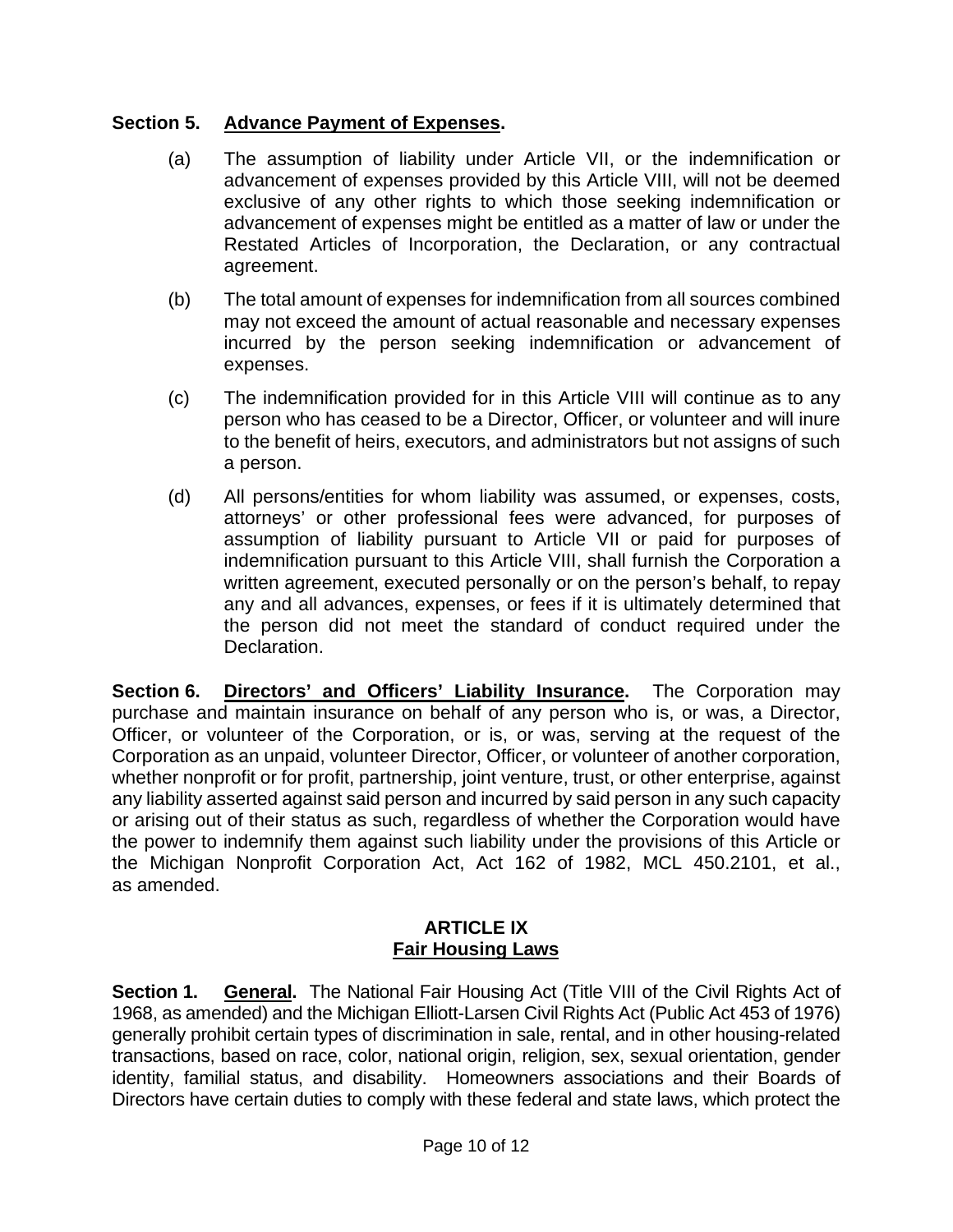rights of homeowners to enjoy housing free of unlawful discrimination.

**Section 2. Administrative Responsibility.** The Association shall be responsible for administering the Association in full compliance with the National Fair Housing Act, the Michigan Elliott-Larsen Civil Rights Act, and any other applicable federal, state, and local fair housing laws, as well as any and all regulations and administrative rules issued pursuant thereto.

## **ARTICLE X Amendments to Articles of Incorporation**

These Restated Articles of Incorporation may be amended by the affirmative vote of the Members representing a majority of the Lots of the Subdivision that are qualified, eligible, and entitled to vote under the Declaration.

# **ARTICLE XI Enforceability**

The invalidity or unenforceability of any provision of these Restated Articles of Incorporation will not affect the validity or enforceability of the remaining provisions of these Restated Articles of Incorporation.

## **ARTICLE XII Action Without Meeting**

Subject to any specific provisions of these Restated Articles of Incorporation or the Declaration that might expressly provide otherwise, any action that may be taken at an Association membership meeting, other than the removal of Directors, may be taken without a meeting by a written vote, ballot, or consent of the Members. Written votes, ballots, or consents shall be solicited in the same manner as provided in the Declaration for the giving of notice of Corporation meetings. Such solicitations shall specify the following:

- (1) the proposed action;
- (2) that the Member may vote for or against any such proposed action;
- (3) the percentage of approvals necessary to approve the action; and
- (4) the time by which written votes must be received to be counted.

Approval by written vote, ballot, or consent shall be constituted by receipt, within the time specified in the written vote, ballot, or consent of a number of approvals that equals or exceeds the number of votes that would be required for approval if the action were taken at a meeting.

\*\*\*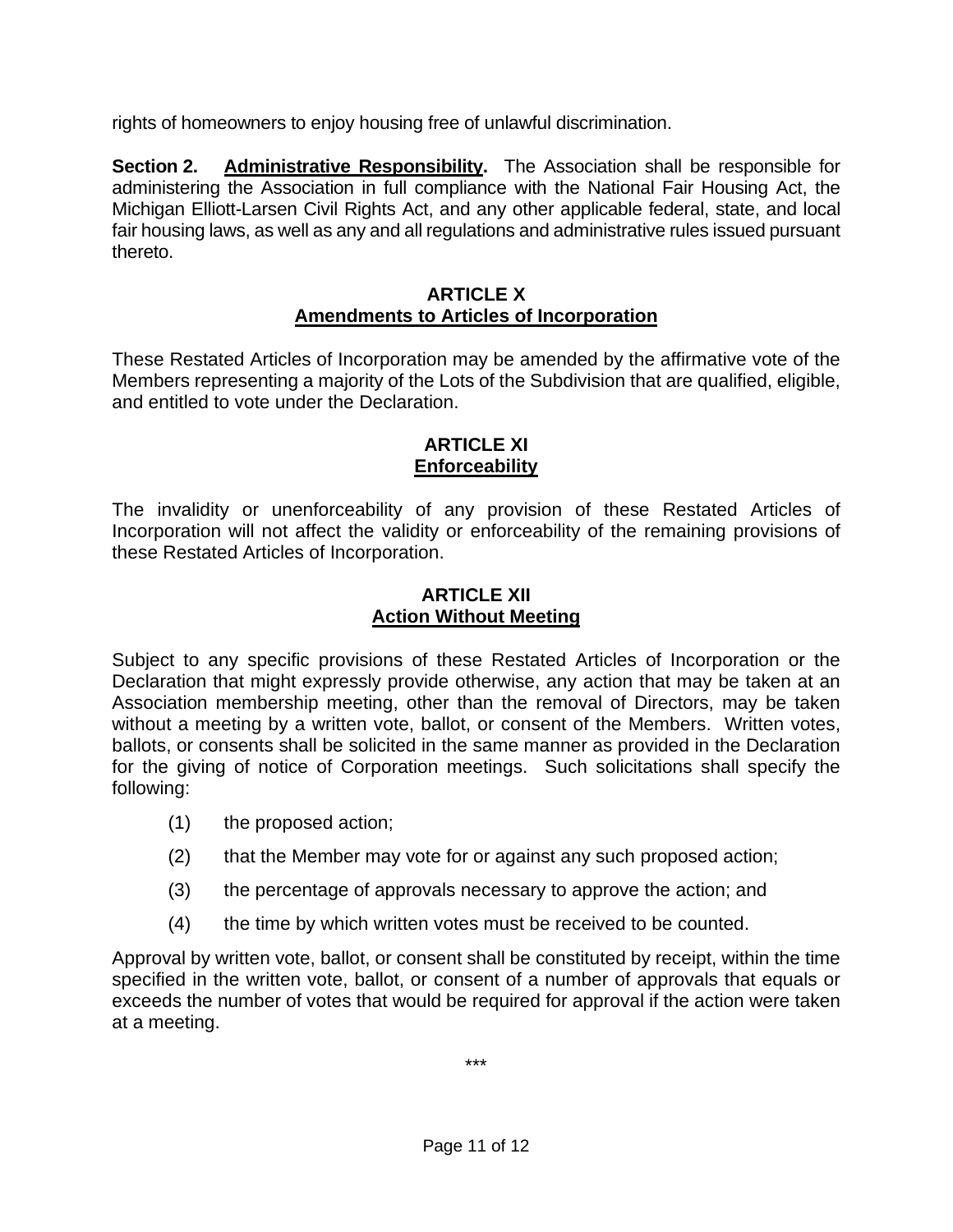*These Restated Articles of Incorporation were duly adopted on the \_\_ day of \_\_\_\_\_, 2021 in accordance with the provisions of Section 641 of the Michigan Nonprofit Corporation Act, MCL 450.2641.* 

*These Restated Articles of Incorporation were duly adopted by the vote of the members.* 

*The necessary votes were cast in favor of these Restated Articles of Incorporation.*

 $By:$ 

????? Its: President, on behalf of Pheasant View Association, Inc.